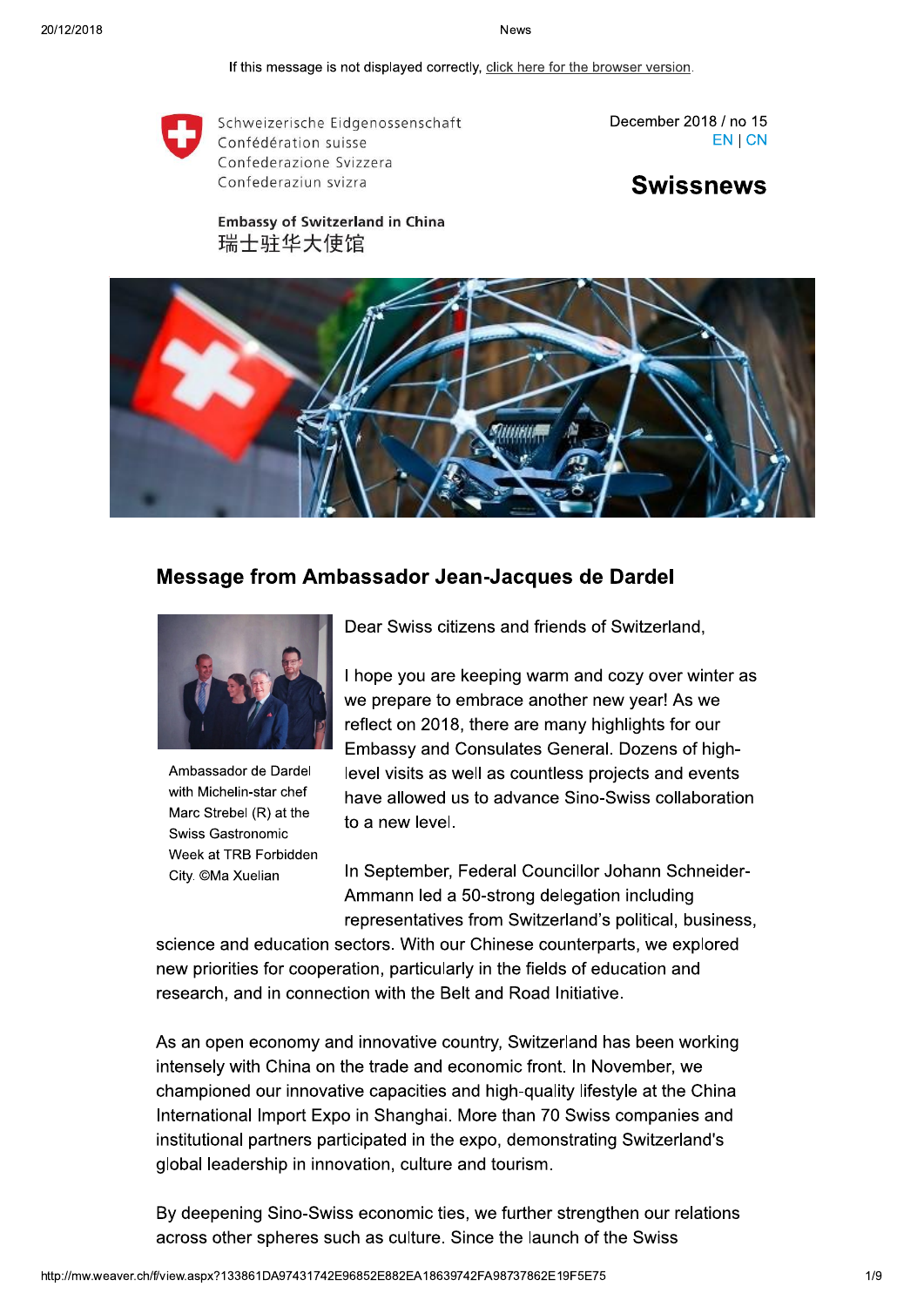Gastronomic Week in April, we have invited three top chefs to Beijing and introduced exquisite haute cuisine and wine to Chinese plates. Expect more such exchanges to take place next year.

About next year, let me tell you that our Embassy will continue to be active and communicative about innovation and promising new Sino-Swiss collaboration. It will be this time with drones and robotics. If China is unquestionably the leading country in terms of engineering and producing broad public and standard drones, Switzerland is a world leader and plays a pioneer role in niche segments for very specific and specialized drones.

Finally, in the spirit of the festive season, I would like to wish you and your family a cheerful Christmas and prosperous new year. Thank you for your support throughout this year and have a safe, peaceful holiday.

Warm regards,

Jean-Jacques de Dardel

Ambassador of Switzerland to the People's Republic of China

#### **CONTENTS**

**Bilateral Relations Finance and Economy Science and Education Development News Cultural News Upcoming Event** 

## **Bilateral Relations**

## Federal Councillor Schneider-Ammann visits China



FC Schneider-Ammann in Shanghai. ©swissnex China

Swiss Federal Councillor Johann Schneider-Ammann visited China in September, leading a delegation of representatives from a wide range of sectors. His visit aimed to foster further contacts within the Chinese government and explore new priorities for cooperation, particularly in education and research, and in connection with the Belt and Road Initiative.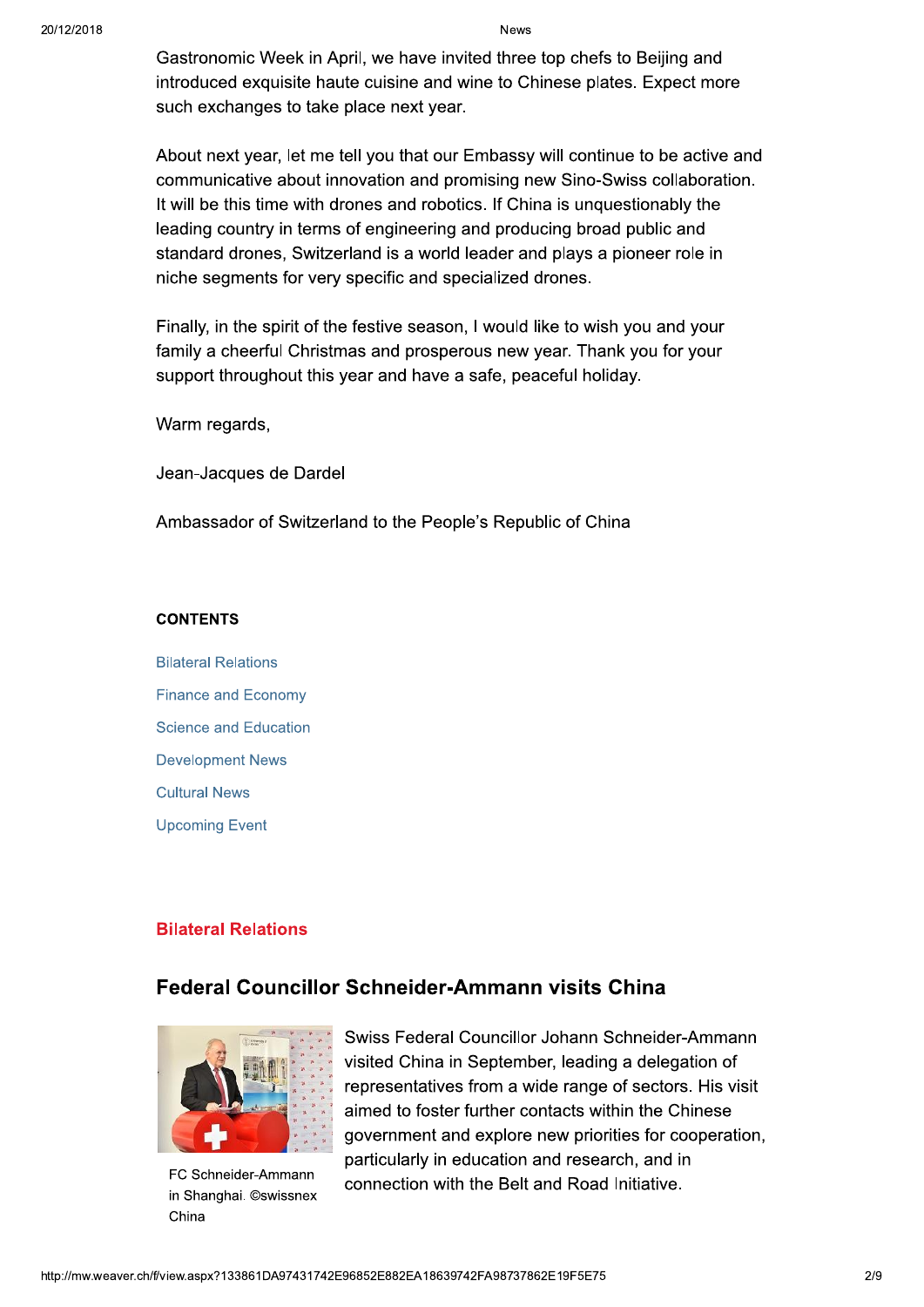## China's human rights record reviewed in Geneva

China's human rights record was examined by the UN Human Rights Council's Universal Periodic Review Working Group in Geneva in November. Switzerland has recommended China to improve the human rights situation of ethnic Tibetans, Uyghurs and Human Rights defenders as well as to continue its endeavour of women empowerment. All UN members undergo such a periodic review every four to five years, whereby the other states can give recommendations. More about UPR Sessions.

### **Finance and Economy**

## Switzerland to further improve framework conditions for blockchain/DLT

The Swiss Federal Council adopted a report in early December on the legal framework for blockchain and distributed ledger technology (DLT) in the financial sector. The report shows that Switzerland's legal framework is well suited to dealing with new technologies, including blockchain. Nevertheless, there is still a need for selective adjustments. Read more>>>

## **CIIE: Switzerland champions innovation, lifestyle**



**Swiss National Pavilion** at CIIE. ©SBH

Covering a range of fields including cleantech, pharmaceuticals, finance, the Swiss National Pavilion at the China International Import Expo (CIIE) delivered an interactive demonstration of Switzerland's global leadership in innovation, culture and tourism. More than 15,000 Swiss products and samples were distributed throughout the expo, which ran 5-10 November, Read more>>

New brochure on Sino-Swiss business ties

In line with recent rankings reaffirming the outstanding strength and dynamism of the Swiss economy, the Embassy of Switzerland presents its first "Sino-Swiss Business Relations" brochure. Released in October, the publication outlines Switzerland's strengths as a business and investment destination. The brochure can be downloaded here.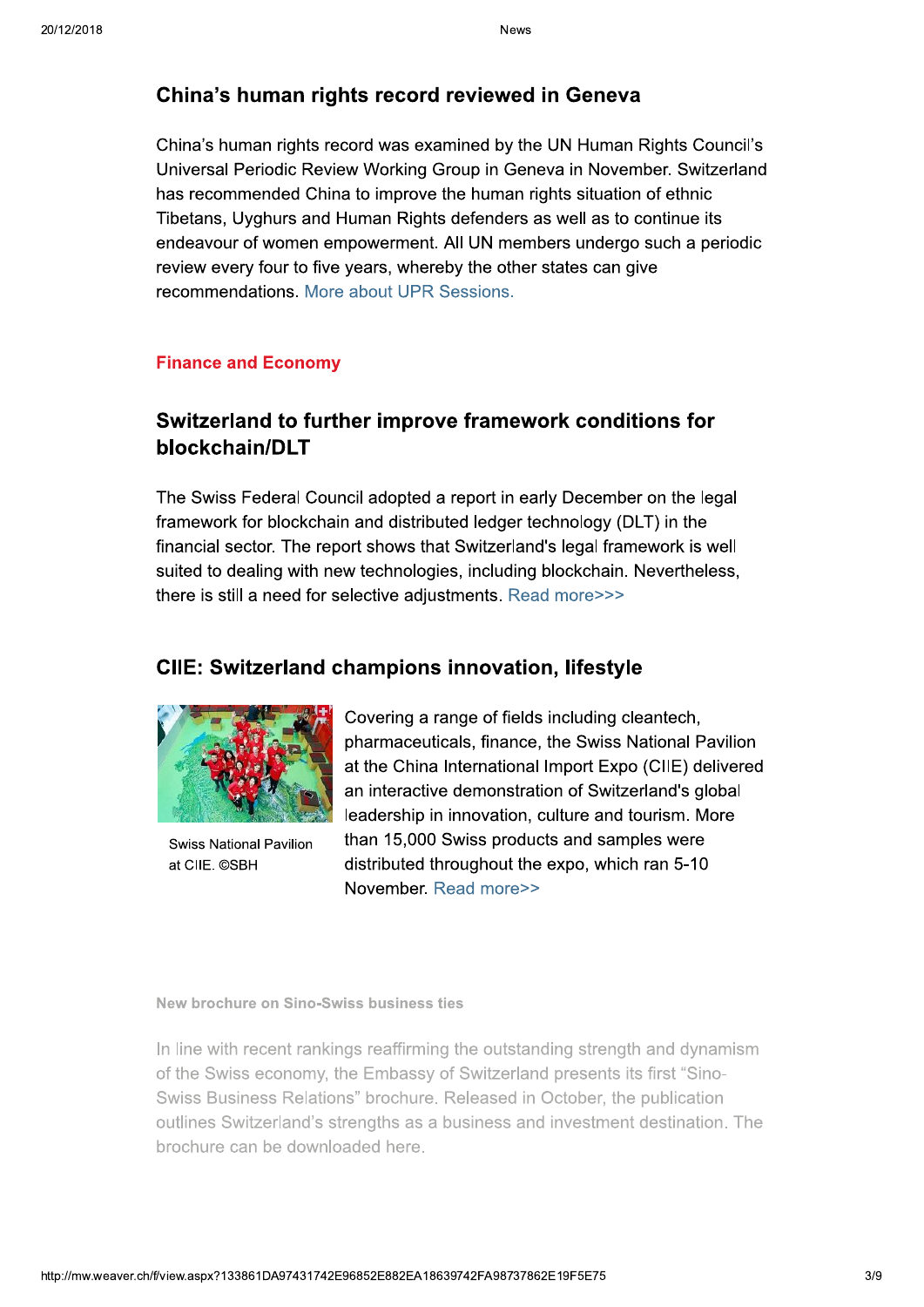## Sino-Swiss Techno Park opens in Chongqing



The Sino-Swiss Techno Park is expected to boost Sino-Swiss trade and economic relations. **©SSTP** 

The Sino-Swiss Techno Park in Chongging opened in December, delivering a boost to domestic and international enterprises with new technologies, new manufacturing processes and new materials. The 19hectare green park provides a state-of-the-art range of diversified business, research and development spaces for Swiss and global companies, especially high-tech SMEs. Read more>>>

## Swiss delegation signs deal on Shenzhen visit

A delegation from the Ticino Chamber of Commerce was introduced to China's innovation in new energy, new materials, smart healthcare, aerospace technology, photovoltaic application and smart city capacity at the China Hi-Tech Fair in November. An agreement was signed between the chamber and Shenzhen in order to facilitate more cooperation in the future.

## New direct flight between Shenzhen and Zurich



©CG Guangzhou

This first direct route connecting Guangzhou and Shenzhen with Switzerland was launched by Hainan Airlines in August. In addition to driving a tourism boom, it is also expected to enhance collaboration and exchanges between the two countries across many areas.



Company visit during the roadshow. ©SBH

## **Investment roadshow**

A roadshow hosted by the Swiss Business Hub China in November focused on more targeted investors in



The briefing in Chengdu. ©CG Chengdu

## **Ambassador's briefing**

With a big-picture strategic view of current developments, the Belt and Road Initiative and ongoing global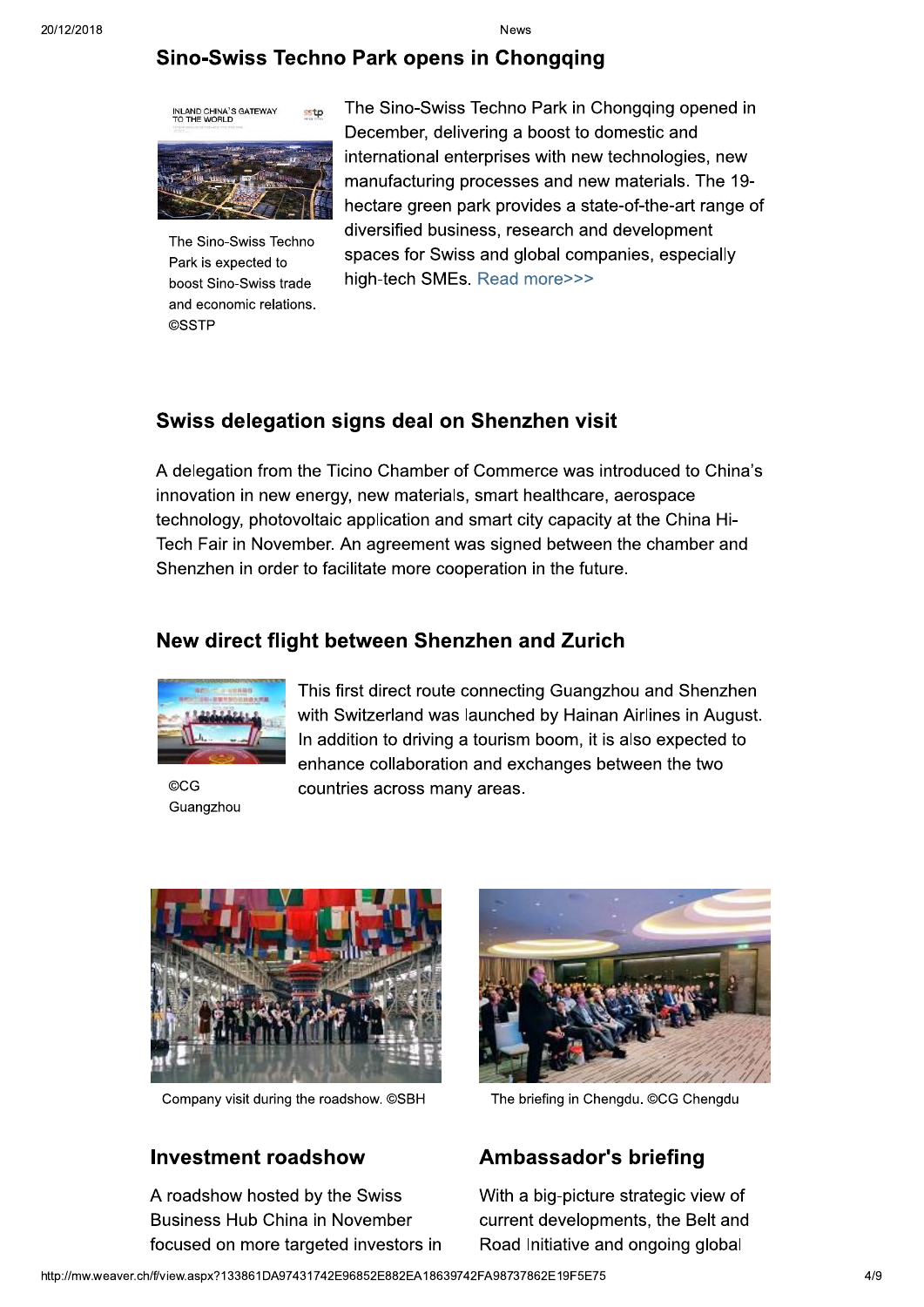Jiangsu and Shanghai. With company visits and presentations, it provided potential investors with in-depth expertise and solutions on specific topics related to companies' international expansion and the unique advantages Switzerland offers Chinese companies.

**News** 

trade woes, Swiss Ambassador Jean-Jacques de Dardel provided a comprehensive overview of the state of affairs in China, the greater region and in the Sino-Swiss bilateral space to the business communities in Shanghai and Chengdu in October and November respectively.

China market insights

Swiss Chamber of Commerce

# S-GE head promotes trade, investment in SW China

Daniel Küng, CEO of Switzerland Global Enterprise (S-GE), Switzerland's trade and investment promotion agency, met with investors and potential business partners during his first visit to Chengdu and Chongqing in November. Mr. Küng also gave his insights into Swiss banking, wealth management and family matters during a panel discussion at the "Global" Wisdom, Local Finance" conference organized by the Swiss-China Cooperation. More about S-GE

## **Embassy partners with Global Wealth Leaders Summit**

The Embassy of Switzerland in China became a partner of Asian Private Banker's inaugural China Global Wealth Leaders Summit held in October in Shanghai. Featuring Swiss Ambassador Jean-Jacques de Dardel as a keynote speaker, the summit gathered leaders of China's largest private banking and wealth management companies for premium thought leadership on the new era of sustainable private wealth management. Read more>>>

## **Science and Education**

## Call for startups at Swiss Pavilion @ CES Asia 2019

Join the International Consumer Electronics Show (CES) Asia 2019, the premier event for the consumer technology industry in China and Asia. As part of the Swiss Startup Pavilion hosted by swissnex China, participating companies will be offered free booth space, pitching opportunities and great exposure among other benefits. Interested? Please click here for more information. More information>>>

Join swissnex China!

Are you an ambitious, self-driven young professional looking to boost your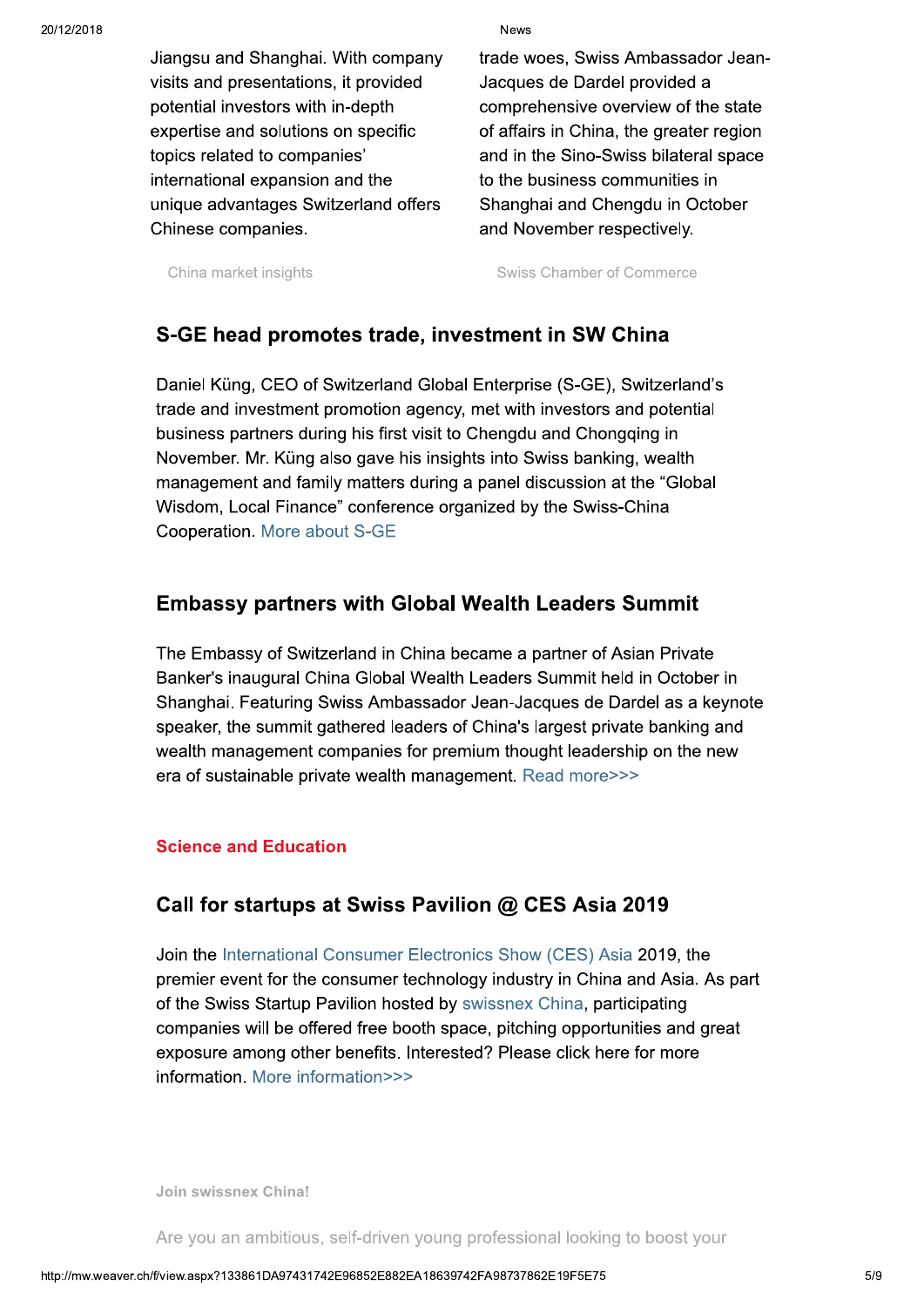career? Join the dynamic swissnex China team in Shanghai!

Project coordinator (full-time) | Internships in: Innovation & entrepreneurship | PR & communications | Science outreach

## Swiss hospitality education show in Chengdu

The Swiss Education Group (SEG) and the Swiss Consulate General in Chengdu jointly held the "Swiss Education Experience Sharing Day" to introduce Swiss hotel and tourism management schools and its world-leading experience to Chinese audiences.

### **Development News**

## Workshop on Koshi River Basin held in Beijing

In November, the Swiss Agency for Development and Cooperation hosted a workshop on possible transboundary cooperation in Koshi River Basin with experts from International Centre for Integrated Mountain Development, and Chinese institutes experienced in mountain hazard management, glacier monitoring and river basin planning. A potential cooperation would look into the forecasting and early warning system in the upper reaches to reduce human suffering and economic loss in the lower reaches.

# **China, Switzerland to further** cooperation

Fruitful discussions between representatives of the Ministry of **Emergency and Management of** China and Humanitarian Aid and SHA, Swiss Agency for Development and Cooperation were held in Bern in December. The two countries will pursue further cooperation in earthquake assistance, urban search and rescue activities and rapid response mechanisms.

# **Nearly Zero Energy Building Conference**

The Fifth Nearly Zero Energy Building Conference was held in Beijing in December. Professor Ruedi Kriesi, founder of Swiss building standard-Minergie, was invited under the Sino-Swiss Low Carbon City project. The Swiss Agency for Development and Cooperation hosted the sub-forum on Sino-Swiss Nearly Zero Energy Building Technology and Standard.

### **Cultural News**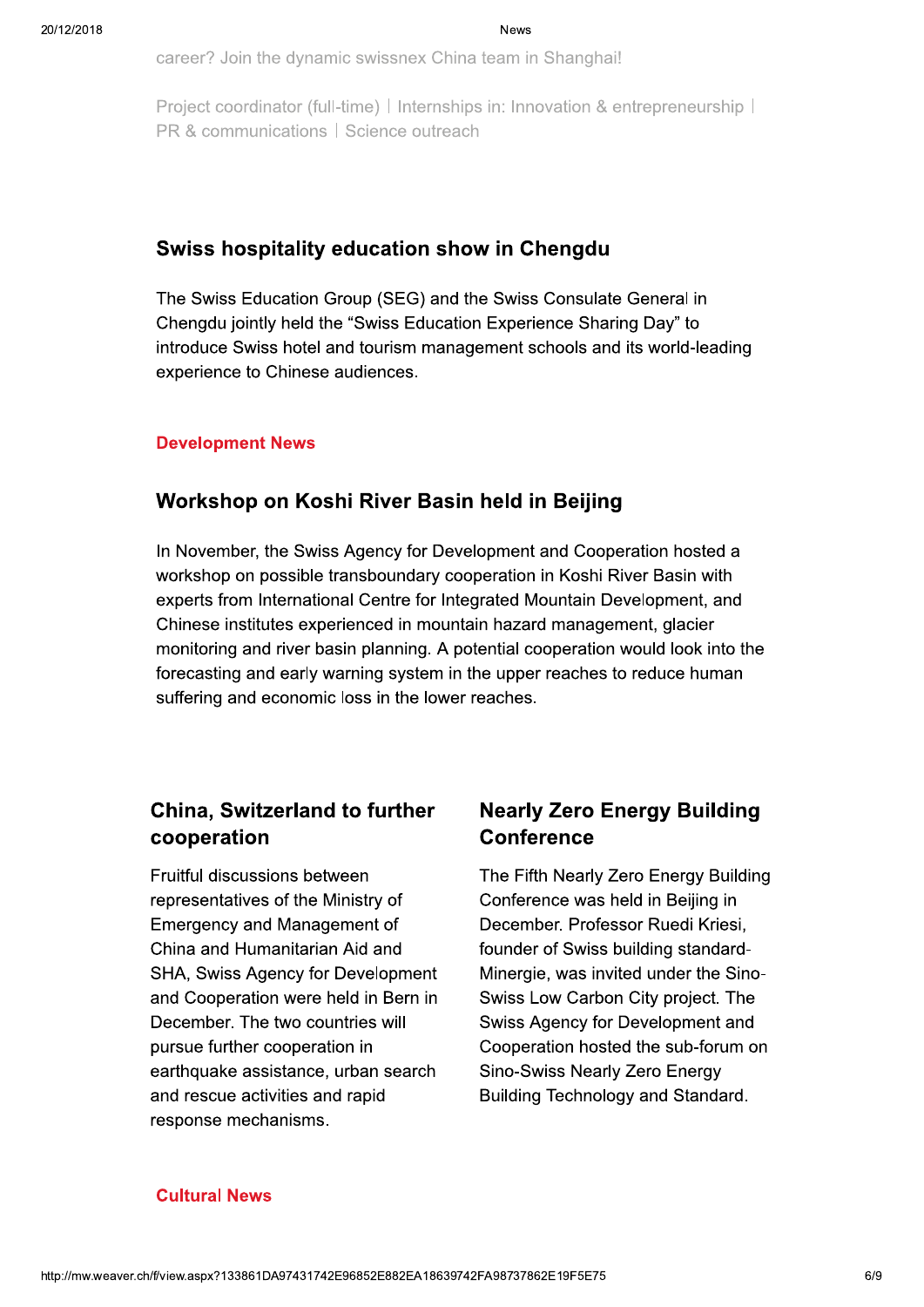### **Gastronomic Weeks celebrate haute cuisines**

The Embassy of Switzerland hosted two more Swiss Gastronomic Weeks in September and October, along with an exclusive wine and chocolate tasting with KOLs. Michelin-star chefs Armin Amrein and Marc Str ebel made guest appearances at Hotel Eclat and TRB Forbidden City. The gastronomic weeks, organized by the Embassy, give Chinese diners a taste of exquisite Swiss cuisines and creations by the country's top chefs.



Swiss haute cuisines are broght to China by Michelin-star chefs. ©Swiss Embassy

## Swiss Ambassador's art prize recipient honored

In January, Swiss Ambassador Jean-Jacques de Dardel, also ambassador to Mongolia, will welcome Namuun Batbileg back to Ulaanbaatar. Awarded the Swiss Ambassador's Art Prize in July, she completed a successful residency at the prestigious art school HEAD in Geneva. A reception will be hosted in her honor and visitors will be able to admire her works.

### **Upcoming Event**

#### Until 10/02, 2019 - Ming Contemporary Art Museum

### **Resculpt by Thomas Hirschhorn**



Resculpt aims to give a new form, a new shape, or to sculpt again, differently. The aesthetic of Resculpt is inspired by images of destruction by various forms including violence, war, accident, nature, engineering, corruption and fatality. Supported by Pro Helvetia Shanghai, Swiss Arts Council.

### Until 10/03, 2019 - Power Station of Art

#### 12th Shanghai Biennale



Two projects from Switzerland are present at this year's biennale: the video projection Forest Law draws on research of the Ecuadorian rainforest. The Auroville Project investigates the potential of utopian ideals in the near future. Supported by Pro Helvetia Shanghai, Swiss Arts Council.

### Until 10/03 - OCT-LOFT, Nanshan, Shenzhen

### Augustin Rebetez debuts at Shenzhen Independent Animation Biennale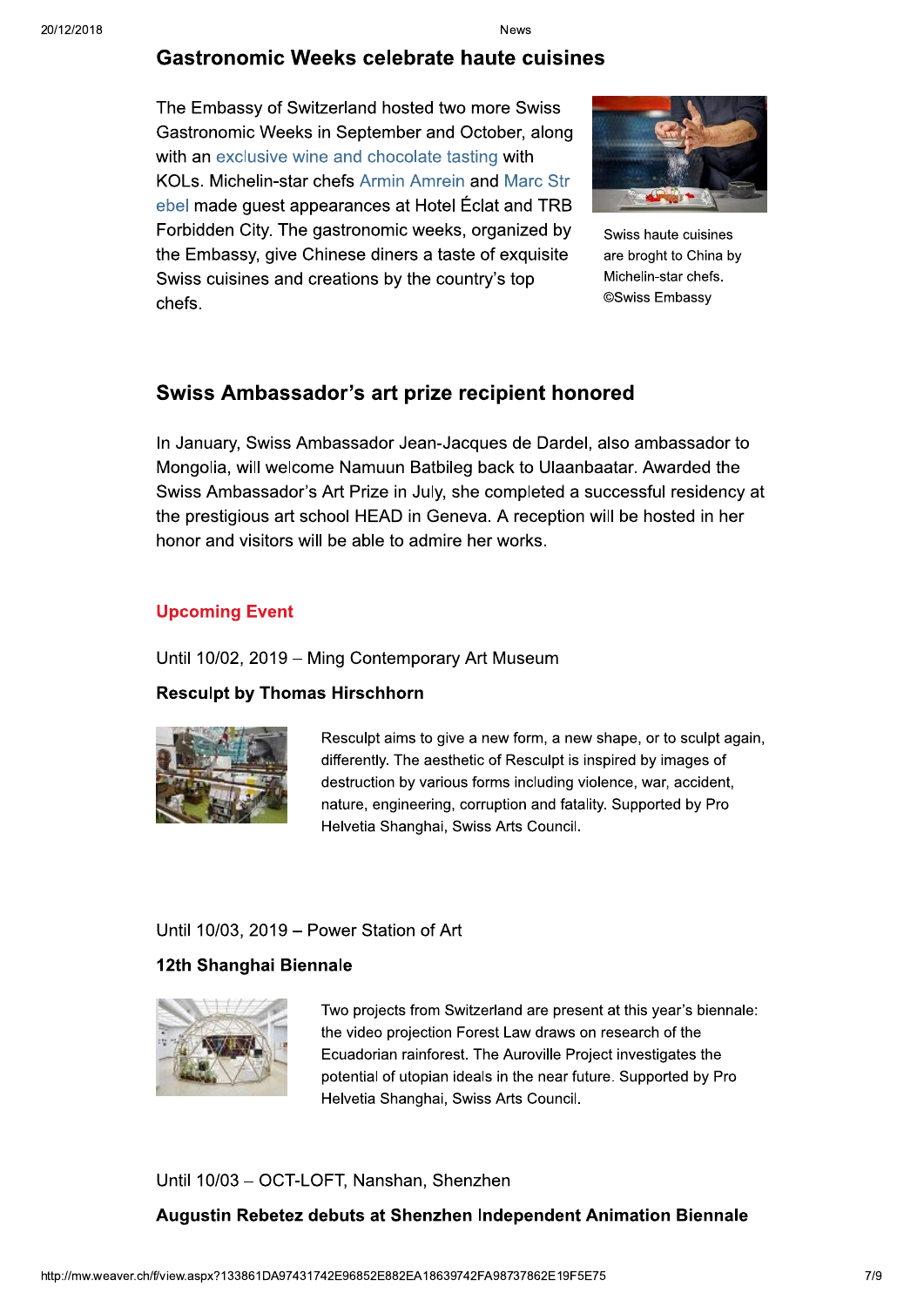

Rebetez makes vivacious poetry burst out of simple materials. The contrasts that he stages in his project "Throw Your Shadows" with pictures, drawings, installations or stop-motion movies depict a tragicomically reality. Supported by Pro Helvetia Shanghai, Swiss Arts Council.

## Until 24/03, 2019 - A4 Museum Chengdu

## Roman Signer Solo Exhibition: Video & Film 1975-1989 and Now



Roman Signer's work consists of video art, Fluxus and Dada art. The exhibition features 206 of his artworks. It links the various cultural trends and artistic innovations that emerged in the West in the early 1980s, bringing about dialogue and collision within a Chinese context.

## 03, 2019 – Beijing, Shanghai, Guangzhou, Chengdu and more

## Francophonie: celebrating French culture in China



This year's Mois de la Francophonie will celebrate Frenchspeaking cultures embodied in different forms such as art, literature and film. The aim of the celebration is to promote the French-speaking culture and its heritage, French language education, as well as to improve cross-cultural understanding.

## **CONTACT**

Embassy of Switzerland in China, 3 Sanlitun Dongwujie, Chaoyang District, Beijing 100600, P.R. China +86 10 8532 8888 bei.newsletter@eda.admin.ch | www.eda.admin.ch/beijing

Consulate General of Switzerland in Shanghai, 22F, Building A Far East International Plaza 319 Xianxia Road, Changning District, Shanghai 200051, P.R. China +86 21 6270 0519, sha.vertretung@eda.admin.ch

Consulate General of Switzerland in Guangzhou, Grand Tower, 27th Floor, 228 Tianhe Lu Tianhe District, Guangzhou 510620, P.R. China

+86 20 3833 0450, ggz.vertretung@eda.admin.ch

Consulate General of Switzerland in Hong Kong, 62F, Central Plaza, 18 Harbour Road Wanchai, Hong Kong +852 3509 5000, hon.vertretung@eda.admin.ch Subscribe to Consulate Hong Kong event newsletter.

You are currently subscribed to the Newsletter of the Embassy of Switzerland in China Edit profile | Unsubscribe

Copyright © 2016 FDFA. All rights reserved.